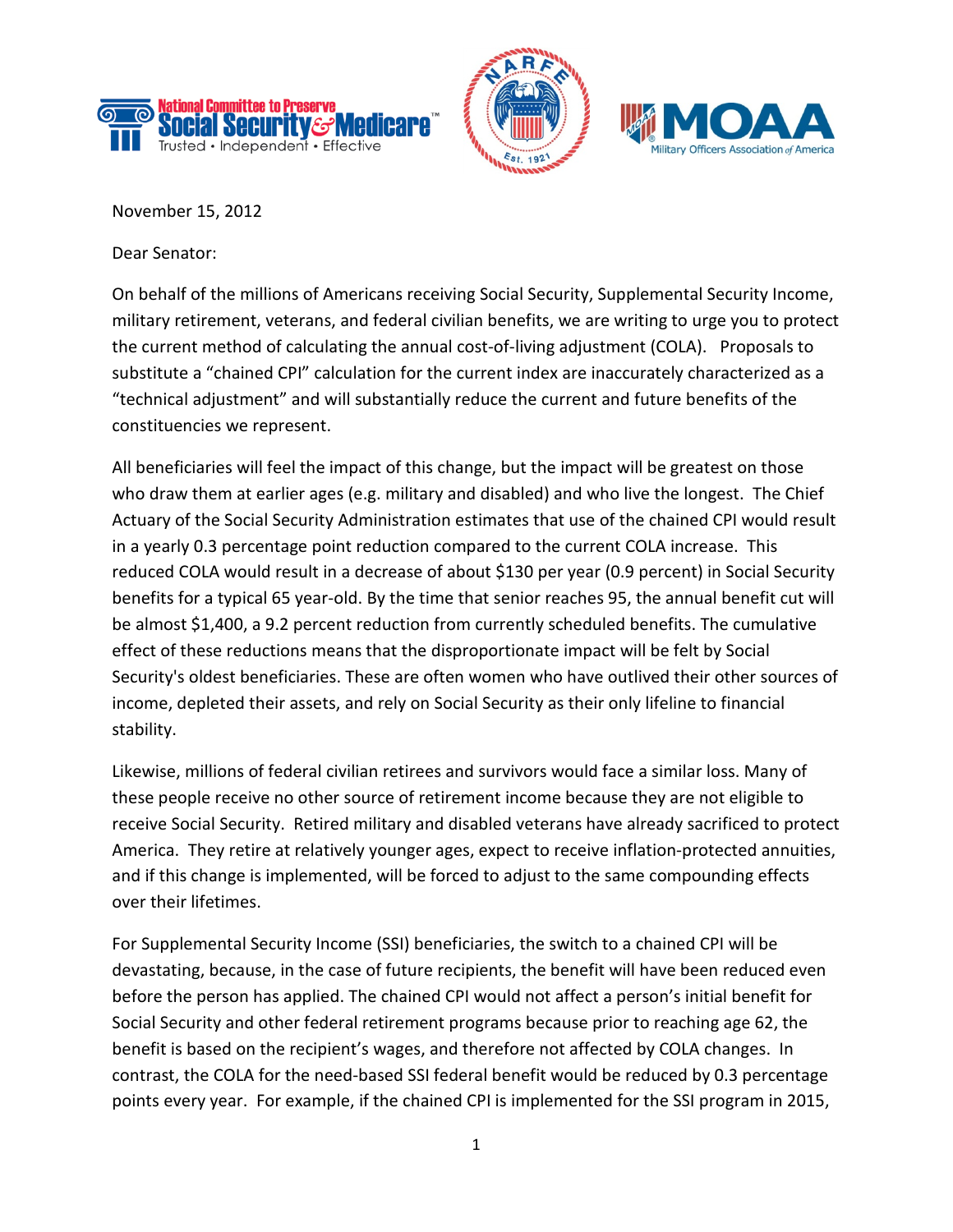an applicant in 2030, 15 years later, would receive an initial benefit more than four percent lower than it would be without the chained CPI.

In addition, implementation of the chained CPI means increased taxes, so our beneficiaries are hurt two ways. Moving to this chained CPI for purposes of indexing the income tax would reduce the yearly adjustments for personal exemptions, the standard deduction, and income thresholds dividing the tax brackets, thereby increasing the amount of taxes owed. There is no way to get around the fact that this is a tax increase.

A Joint Committee on Taxation report prepared for Congress states that these tax increases would fall mainly on lower and middle-income taxpayers. For example, the tax liability for those with incomes between \$10,000 and \$20,000 would increase by 14.5 percent, and 3.5 percent for incomes between \$20,000 and \$30,000, while those with incomes of \$1 million and above would see an increase of only 0.1 percent.

We are also concerned about the technical problems associated with implementation of the chained CPI. While the current CPI is updated annually, each update of the chained CPI requires two years to become final after it is first published. Obviously, there are technical implications with using an initial number that could be revised two years later, or waiting two years for a final number before applying a COLA. Additionally, the Bureau of Labor Statistics initial estimates of the chained CPI have underestimated the final chained CPI in most years, meaning that beneficiaries will likely endure regular underpayments. In neither case would the change in the COLA calculation reflect changes in the cost of living more accurately. In fact, it would become less accurate for the reasons cited above. If the true reason for a change in the COLA calculation is to reflect changes in the cost of living more accurately, and not simply to reduce the nation's debt, there are other options that provide more reasonable alternatives, such as the CPI-E.

We believe you should know that according to a recent poll conducted for the National Committee to Preserve Social Security and Medicare, 72 percent of all Americans oppose reducing COLA increases. We all agree the nation's debt problem must be addressed, but as this poll demonstrates, Americans do not believe it should be addressed by increasing the burdens on our oldest and most vulnerable citizens. We urge you to protect their hard-earned benefits by opposing the chained CPI and supporting a more accurate inflation measurement for the elderly which factors in the disproportionate amount seniors spend on health care. This is crucially important not only for seniors, but for their children and grandchildren as well.

Sincerely,

Air Force Association (AFA) The Air Force Sergeants Association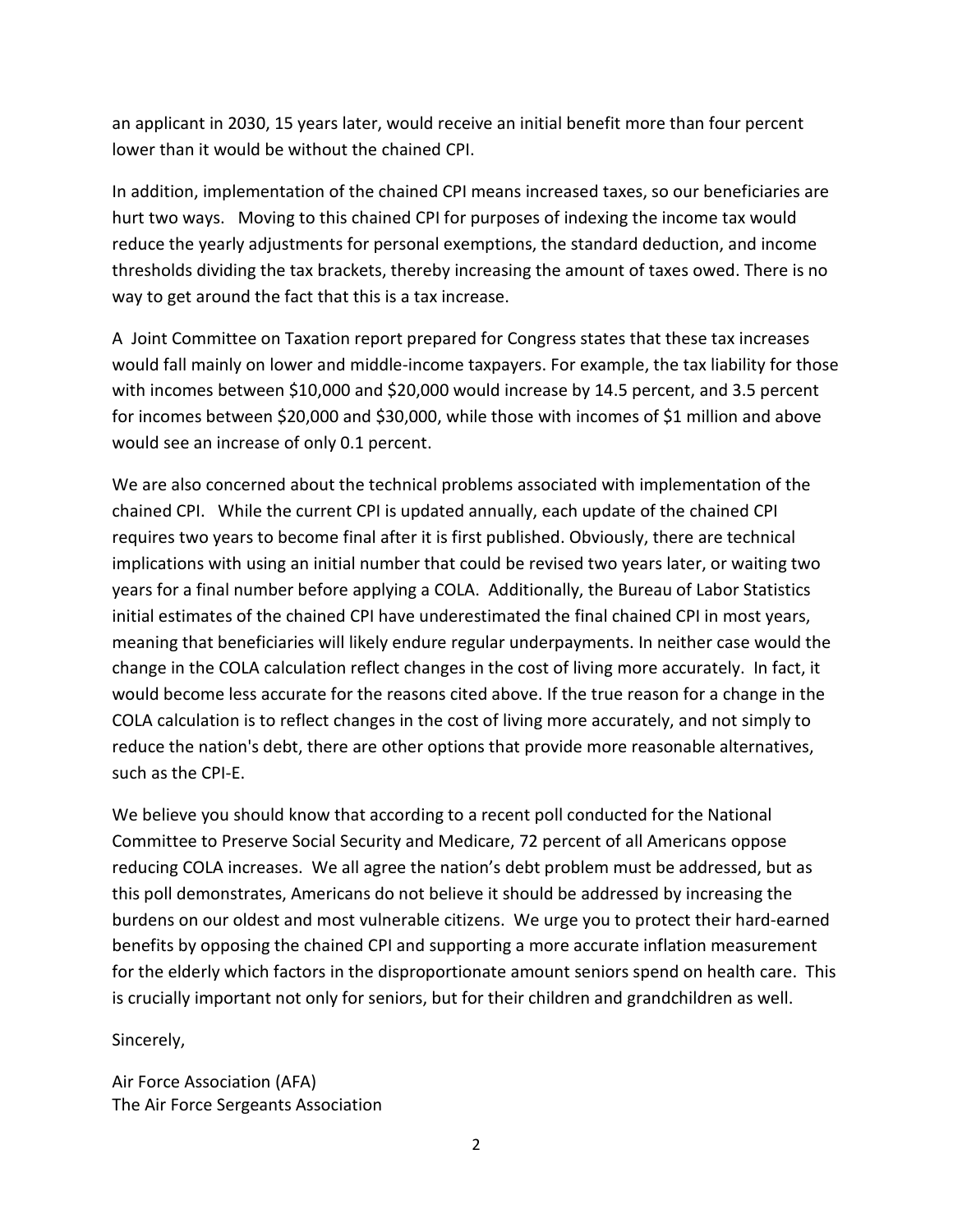Air Force Women Officers Associated

Alliance for Retired Americans

American Federation of Government Employees (AFGE)

American Federation of State, County, and Municipal Employees (AFSCME)

American Foreign Service Association (AFSA)

American Postal Workers Union (APWU)

AMVETs

The Arc of the United States

The Association of the United States Army

The Association of the United States Navy

Blinded Veterans Association

Commissioned Officers Association of the U.S. Public Health Service

Easter Seals

Epilepsy Foundation

FAA Managers Association

Federally Employed Women (FEW)

Federal Managers Association (FMA)

Gold Star Wives of America

Gray Panthers

Iraq and Afghanistan Veterans of America (IAVA)

Jewish War Veterans (JWV)

Leading Age

Military Officers Association of America

Military Order of the Purple Heart of the United States

National Active and Retired Federal Employees Association

National Association of Councils on Developmental Disabilities

National Association of Letter Carriers (NALC)

National Association for Uniformed Services

The National Caucus and Center on Black Aged, Inc. (NCBA)

National Committee to Preserve Social Security and Medicare

The National Guard Association of the United States

National Hispanic Council on Aging

National Military Family Association

National Multiple Sclerosis Society

National Organization of Social Security Claimants' Representatives

National Postal Mail Handlers Union (NPMHU)

National Senior Citizens Law Center

National Treasury Employees Union (NTEU)

National Weather Service Employees Organization (NWSEO)

Naval Enlisted Reserve Association

Organization of Professional Employees of the U.S. Department of Agriculture (OPEDA)

OWL, The Voice of Midlife and Older Women

Paralyzed Veterans of America

Patent Office Professional Association (POPA)